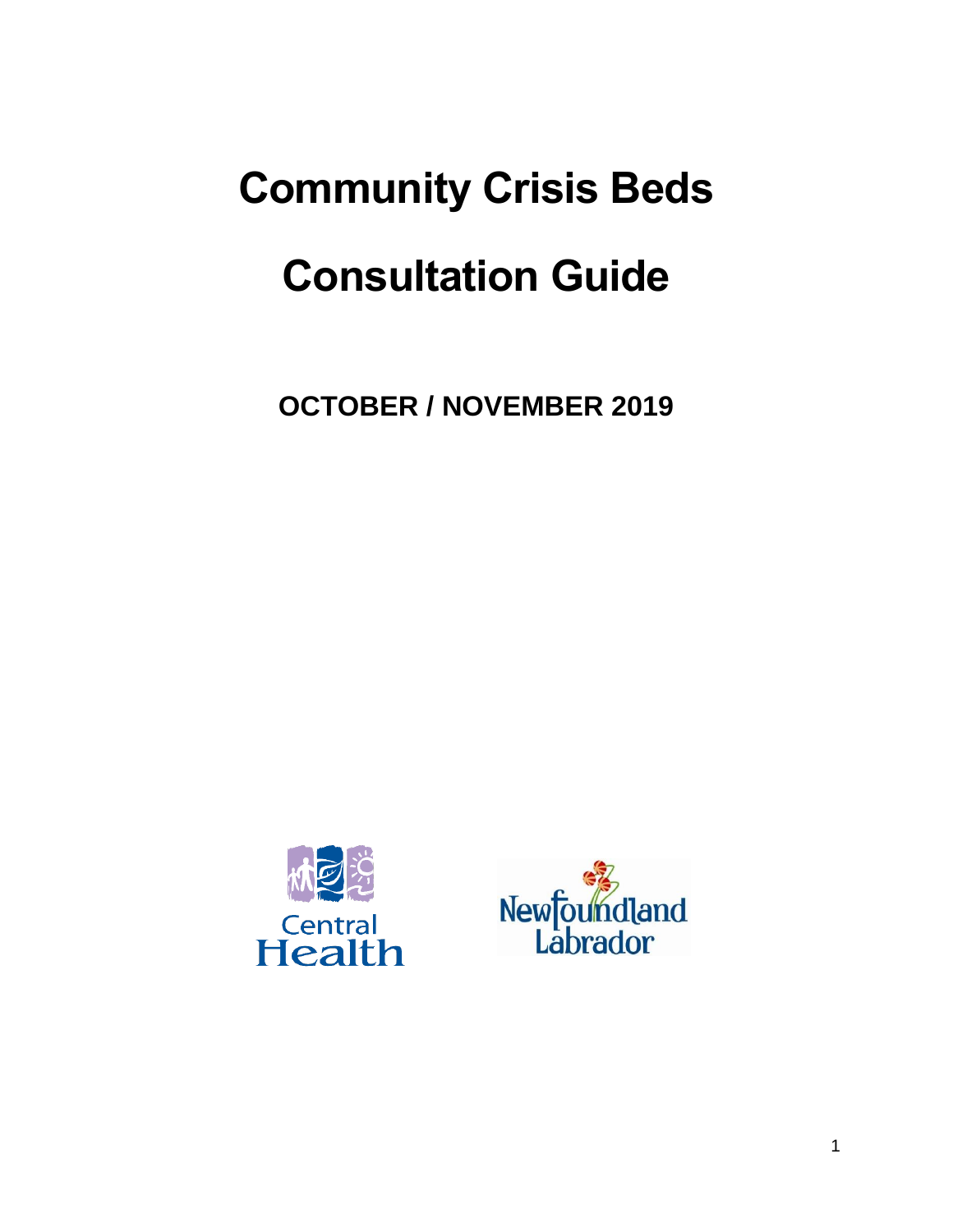#### **Introduction**

In June 2017, the Provincial Government released **Towards Recovery: The Mental Health and Addictions Action Plan for Newfoundland and Labrador** to guide the transition of the provincial mental health and addictions system to one that is person centred, trauma informed and recovery oriented. This system transformation will ensure a robust offering of community-based mental health and addictions programs and services across the four regional health authorities is available for people closer to home, when and where needed.

The establishment of community crisis beds throughout the province is one component of this system transformation, and will be guided by the following values:

| <b>Respectful</b>                        | Service delivery must be sensitive, compassionate and free<br>from stigma and discrimination.                                                                                                             |  |  |
|------------------------------------------|-----------------------------------------------------------------------------------------------------------------------------------------------------------------------------------------------------------|--|--|
| <b>Person-centred</b>                    | Priority in the development and delivery of services and<br>treatment must be given to meeting the person's needs.<br>People must be encouraged and allowed to be partners in<br>planning their own care. |  |  |
| <b>Accessible</b>                        | Appropriate services must be available when needed and as<br>close to home as possible.                                                                                                                   |  |  |
| <b>Recovery-focused</b>                  | Programs and services must instill hope and empower people<br>to seek mental health and well-being.                                                                                                       |  |  |
| <b>Collaborative</b>                     | Government, community agencies, health care providers and<br>individuals and families share responsibility for improving<br>service delivery.                                                             |  |  |
| <b>Effective and</b><br><b>Efficient</b> | Service delivery must be evidence-based and sustainable.<br>Services must be regularly monitored and evaluated to ensure<br>the best possible health outcomes with the best use of<br>resources.          |  |  |
| <b>Responsive</b>                        | Appropriate screening and assessment must be accessible at<br>the first sign of a mental health or addictions issue.                                                                                      |  |  |
| <b>Inclusive</b>                         | Services must accommodate the needs of all people.                                                                                                                                                        |  |  |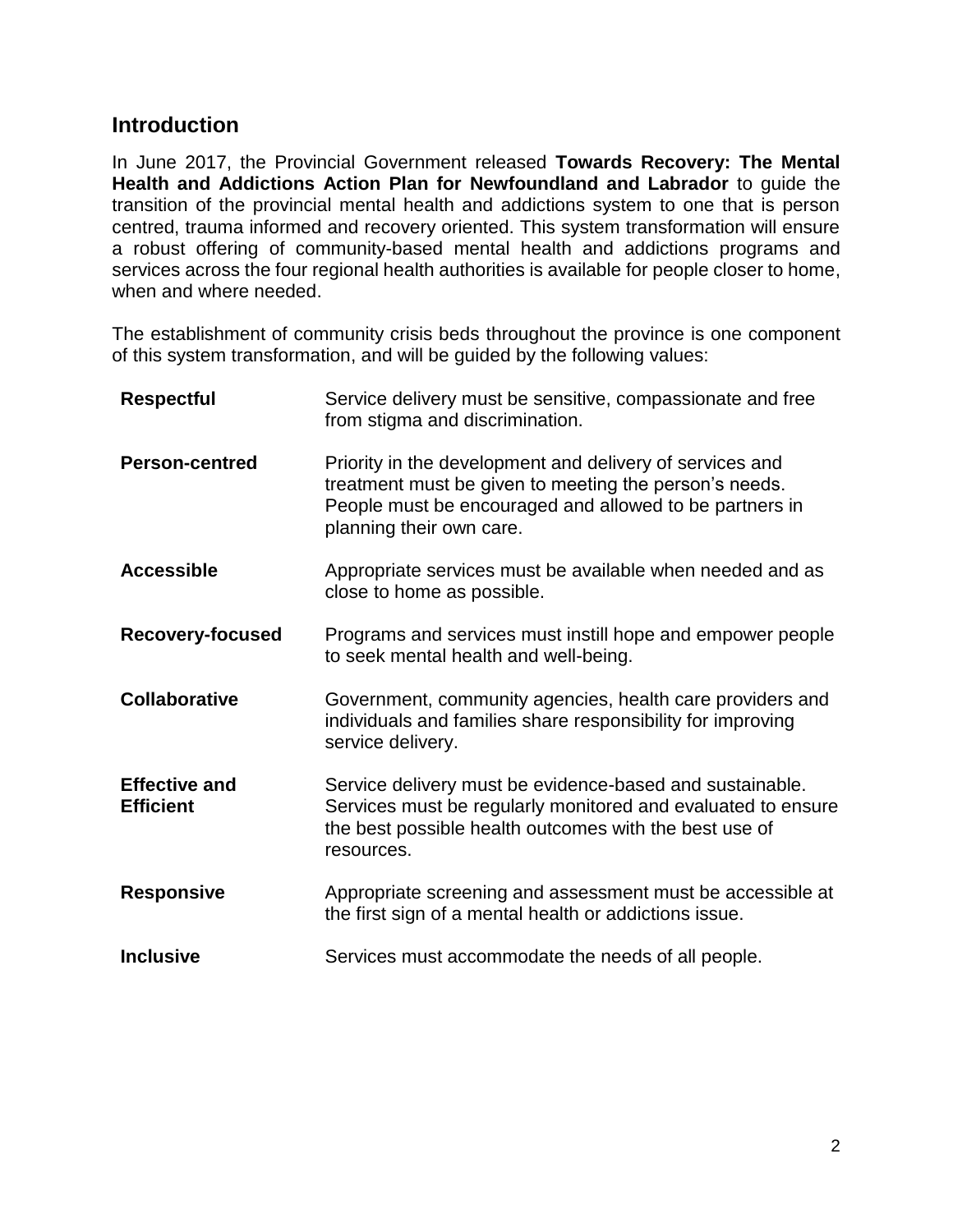#### **Background**

Community crisis beds offer a voluntary, community-based option for people in crisis, over the age of 16 years, who do not require inpatient hospitalization, but could benefit from access to temporary placement in a supportive, homelike environment. Community crisis beds are not intended to provide emergency shelter.

A mental health crisis is an emergency that poses a direct and immediate threat to an individual's physical or emotional well-being. This type of crisis can occur for anyone at any time, regardless if the person has been diagnosed with a mental illness.

Community crisis beds are evidence-based and exist in many provinces and countries. They are very effective in helping people during a mental health crisis. While there are a number of variations in terms of intake and referral processes, admission criteria, length of stay, staffing models and services provided, these beds are usually operated by community-based organizations and located in houses, with three to five bedrooms, and a space for people to seek support even if an overnight stay is not required, in residential neighbourhoods.

### **Purpose**

In 2018, the Department of Health and Community Services contracted a local research company to complete a needs assessment of community-based crisis stabilization services throughout the province, with a focus on how best to establish community crisis beds in each region.

To build on the findings of the needs assessment, the Department of Health and Community Services, in collaboration with the four regional health authorities, is seeking additional input from individuals and families with lived experience, community partners and advocates to further inform the establishment of community crisis beds throughout the province.

This document provides five main questions to help guide your input. If you would like to provide feedback using an alternate format, please submit your feedback by email to [cathy.king@centralhealth.nl.ca](mailto:cathy.king@centralhealth.nl.ca), by November 29, 2019.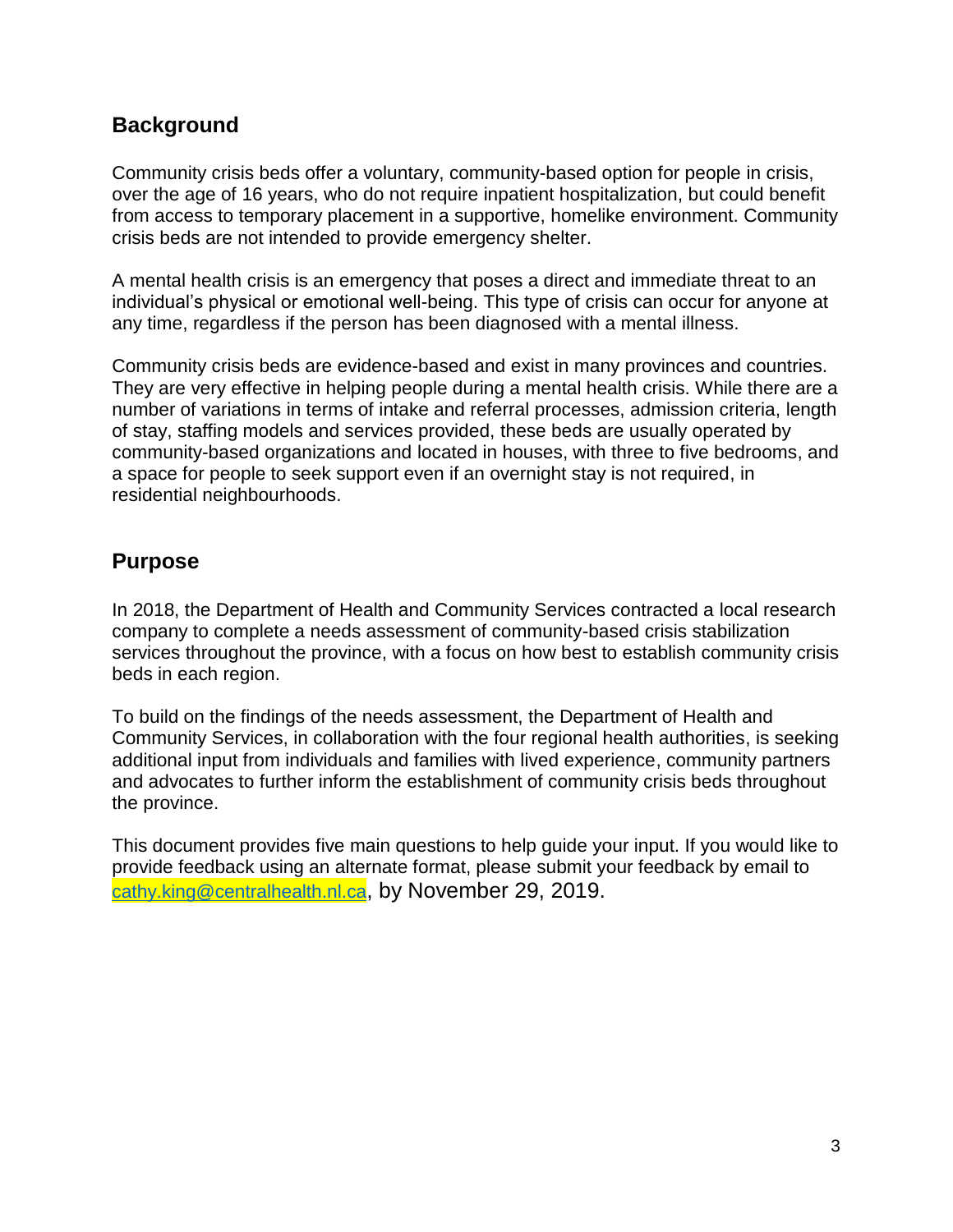## **Questions**

1. Who do you think will use community crisis beds, and where do they currently go when experiencing a mental health crisis?

2. Who should operate the community crisis beds, and who should provide management and oversight of the operators? Why?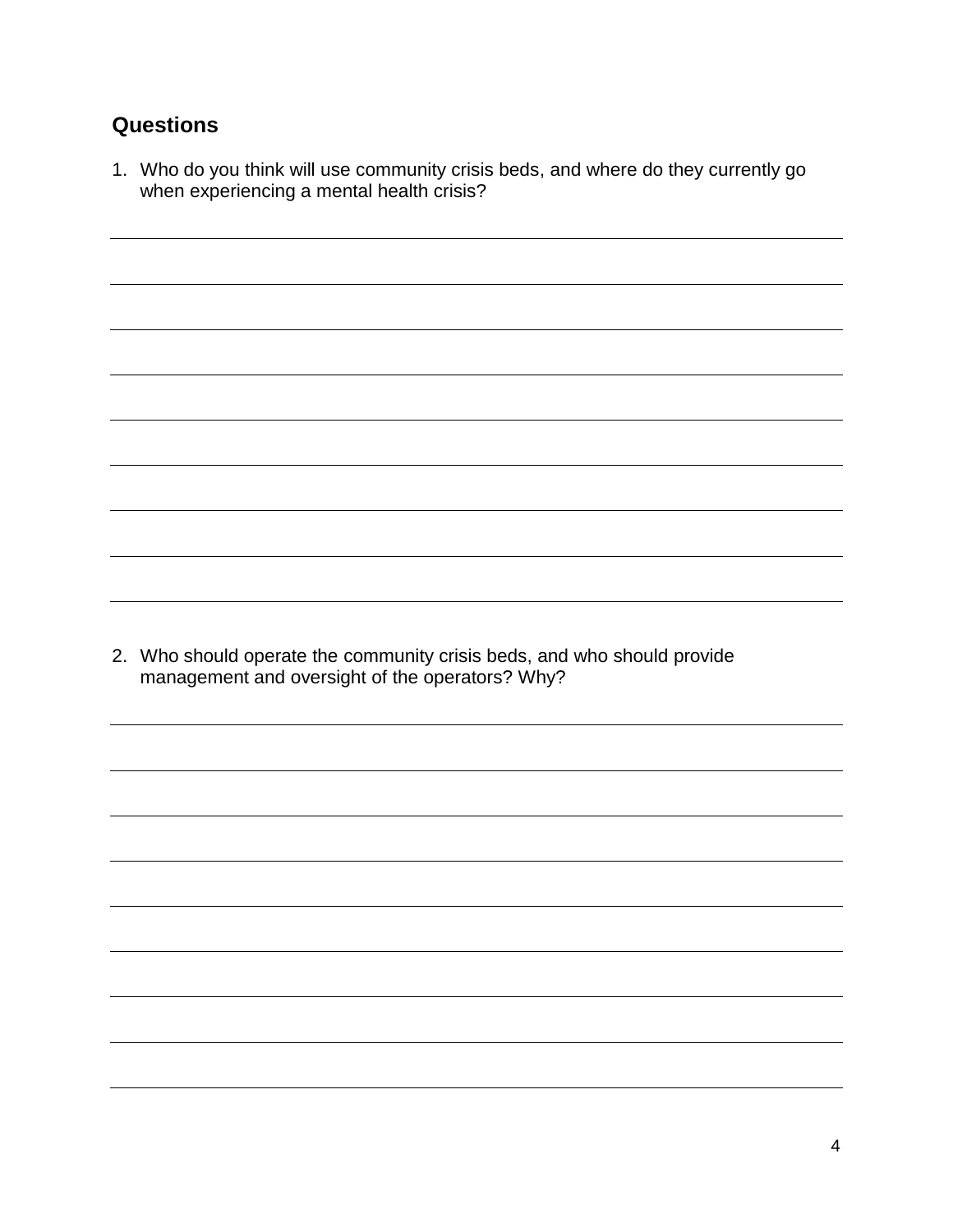- 3. Please comment on how community crisis beds should operate within your community.
- **a. What should people do to access community crisis beds (e.g. see a family doctor or other health professional? Walk-in? Other?)**

**b. Who should staff the community crisis beds? What qualifications are needed?**

**c. What services should be provided?**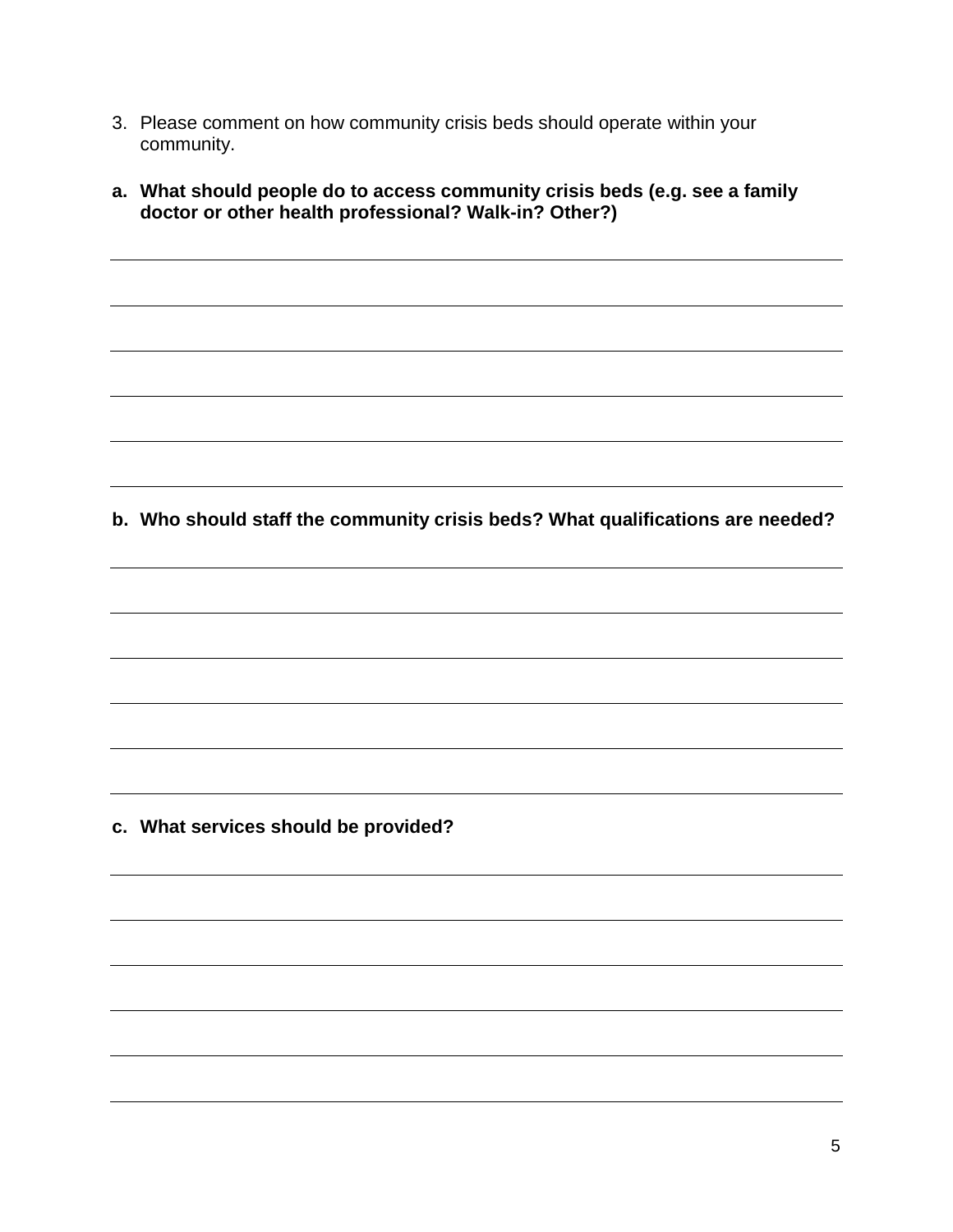**d. What should be the length of stay?**

| e. Would you like to provide any other comments? |                                                                                                                           |  |  |  |  |
|--------------------------------------------------|---------------------------------------------------------------------------------------------------------------------------|--|--|--|--|
|                                                  |                                                                                                                           |  |  |  |  |
|                                                  |                                                                                                                           |  |  |  |  |
|                                                  |                                                                                                                           |  |  |  |  |
|                                                  |                                                                                                                           |  |  |  |  |
|                                                  |                                                                                                                           |  |  |  |  |
|                                                  |                                                                                                                           |  |  |  |  |
|                                                  | 4. What do you think are solutions to the following challenges that may arise when<br>establishing community crisis beds? |  |  |  |  |

**a. Addressing the needs of specific populations (e.g. Indigenous people; seniors; women; people in the sex trade; people with addiction; LGBTQ2S; deaf community; immigrant, refugee, ethno-cultural and racialized groups)**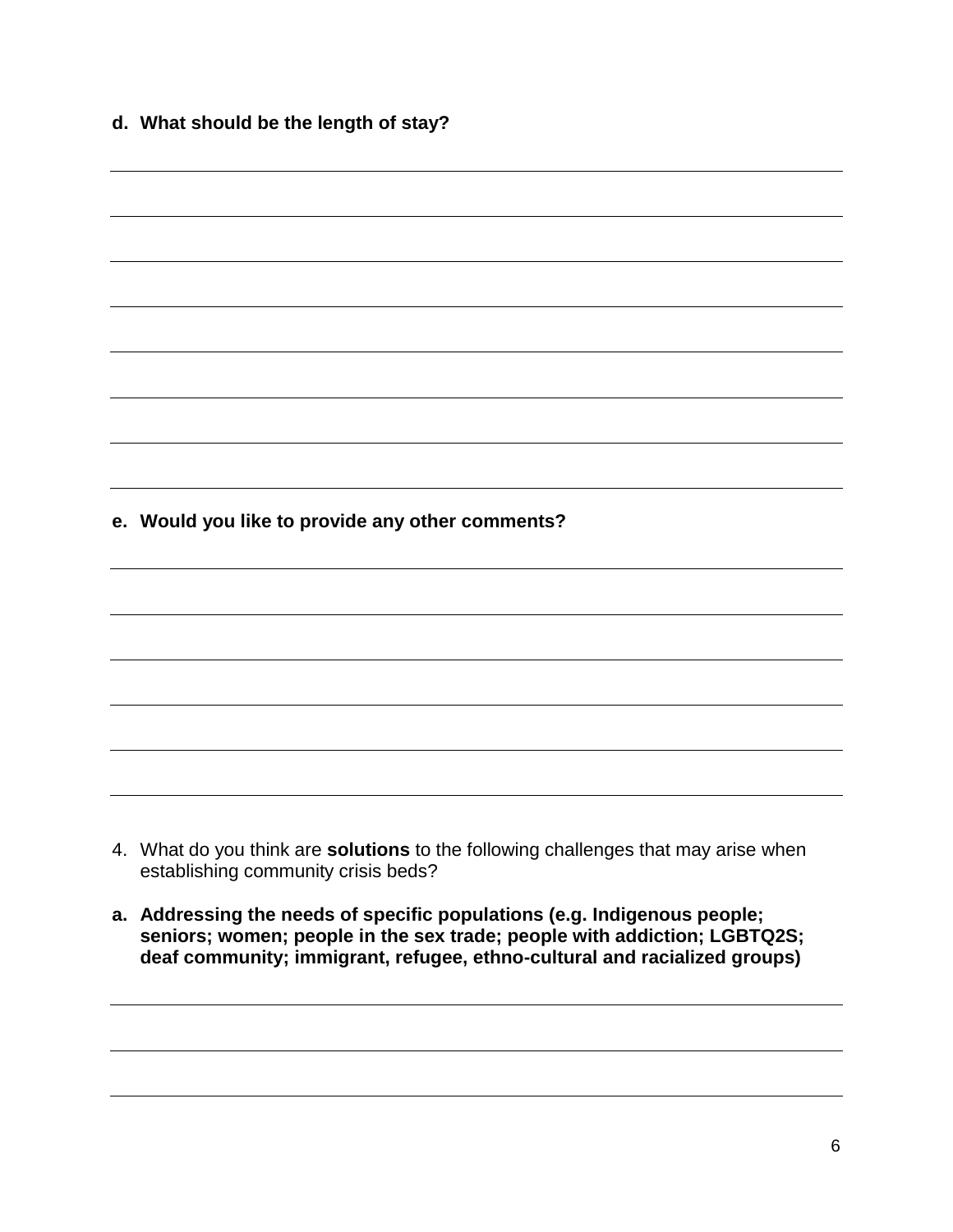**b. Community opposition and stigma (e.g. Not in my backyard - NIMBY) c. Discharge planning (e.g. housing, referral to other supports, follow up)**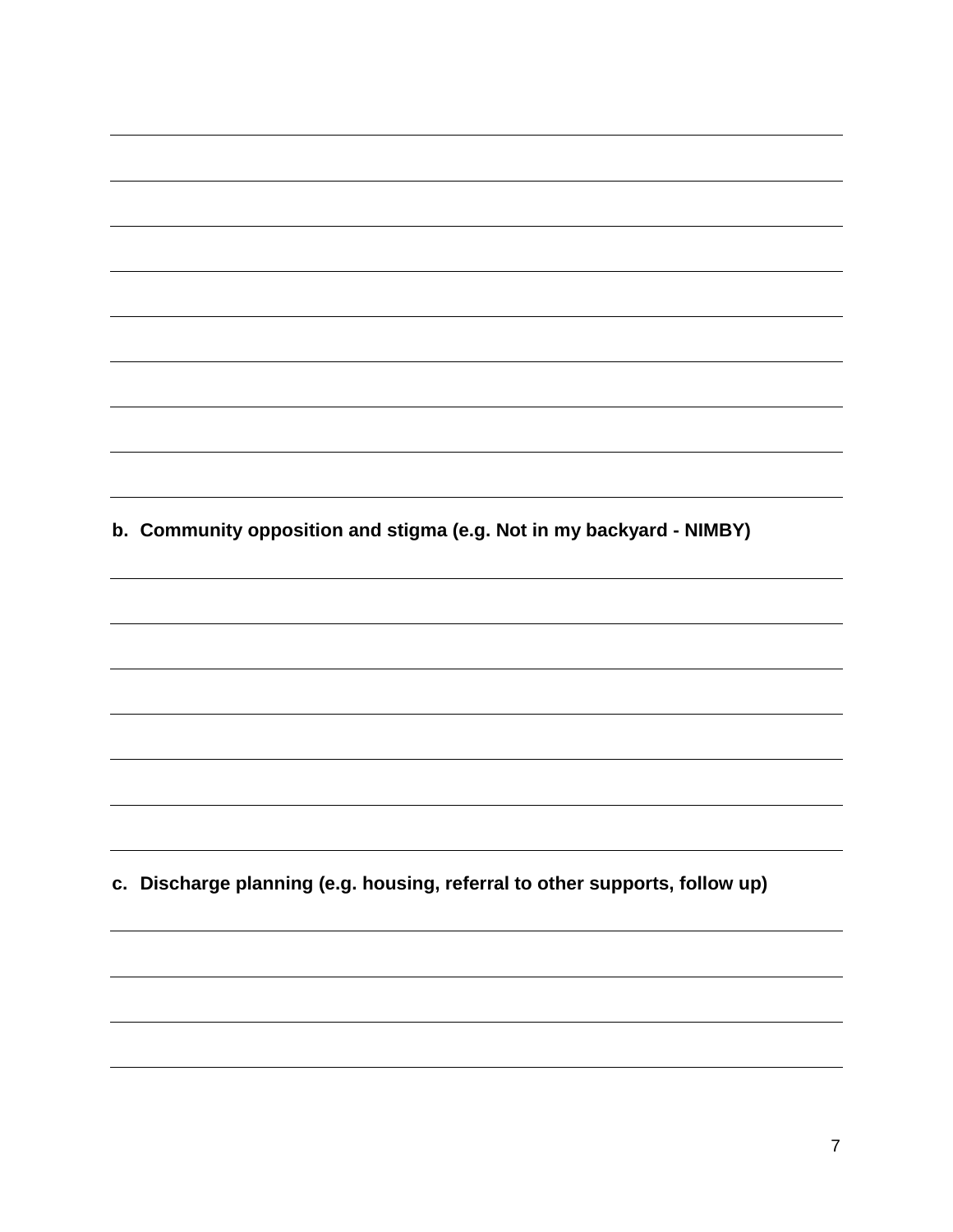#### **d. Access to transportation**

5. Would you like to provide additional comments?